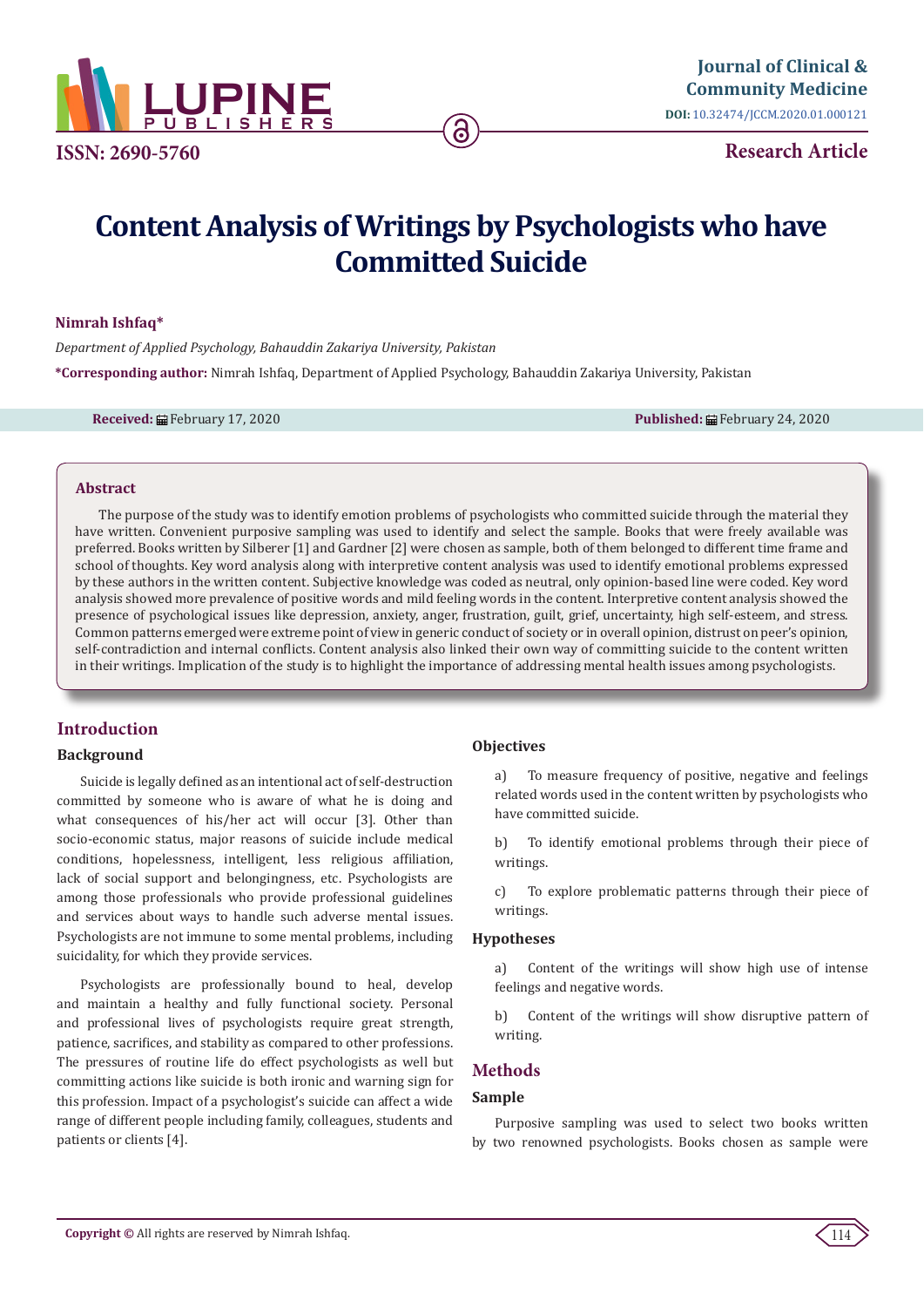named as "Hidden Symbolism of Alchemy and the Occult [1] and "Psychotherapy of Antisocial Behavior and Depression in Adolescence" [1]. Inclusion criteria for the current study sample was psychologist who have committed suicide and have written book on any topic which involve opinion expression and subjective interpretation. Criteria matched in these two books also included the reflection of their suicide method in their writings. Difference between these books was based on approach used, geographical difference of the writer's origin and format/pattern of writing the content of the book.

#### **Instruments**

**Positive Words List:** This list of 'Bob Hitching's positive words' is from Competitors Journal (a magazine which ceased publication some years ago) - received a copy from Cypry, via the uk.rec. competitions newsgroup. This list contains total 423 words which includes 59 phrases (more than 1 word).

**Negative Words List:** This is a list of negative human traits that was taken from The Dark Side of the Light Chasers written by Debbie Ford (New York: 1998), pp 69-70. This list contains total 216 words which includes 21 phrases (more than 1 word).

**Feelings Word List:** This list gives full range of words of feeling on a continuum from intense positive to intense negative feelings. In this list total words representing the Positive feelings are 87 words which includes: Intense: 14; Strong: 25; Moderate: 25; Mild: 23. In this list total words representing the Negative feelings are 114 words which includes: Intense: 29; Strong: 31; Moderate: 30; Mild: 24.

#### **Procedure**

Psychologists who have committed suicide were identified through internet research and their books were search according to the objectives. Books of two psychologists were selected due to purpose and convenience of the study based on availability of books in short time. Study was divided into three phases: key word analysis, objective and subjective content analysis. Books were initially converted into word form by using online converters. Keyword analysis was carried out by using word count in Microsoft word. Content analysis was done by using coding methods, before assigning codes emotional problems manifested in the writings of psychologists, each concept was operationally defined. Emotional symptoms included in the present study was based on the

content. Both books reflect emotional symptoms as anger, anxiety, depression, frustration, grief, guilt, lack of confidence/uncertainty, and self-esteem. Emotional symptoms can be positive or negative and can come from within you or be a reaction to your environment. Emotional changes can be normal, temporary responses to events; however, disproportionate, extreme, persistent or unstable emotional reactions may indicate an underlying disorder. The emotional problems or symptoms were coded as:

- a. Anger represented as opposition or harshness
- b. Anxiety represented as fear of future or restlessness
- c. Depression hopelessness or down
- d. Frustration hurdle or helplessness
- e. Grief loss or sadness
- f. Guilt sense of right or wrong
- g. Lack of confidence unsurety or uncertainty
- h. Self-esteem evaluation of self-capacities
- i. Stress pressure or emphasis (in a do or die manner)

Critical analysis was done to consider the pattern of writing and trait of psychologist depicted in the content in form of emotional or fluctuating statements.

#### **Results**

Results of Table-1 showed that number of positive words is greater as compared to negative words. Thus, our first hypothesis is rejected.

**Table 1:** Key word Analysis of Positive and Negative Words in the Writings. Note. Book I = Hidden Symbolism of Alchemy and the Occult; Book II= Psychotherapy of Antisocial Behavior and Depression in Adolescence.

| Words          | Frequencies (f) |                |  |  |
|----------------|-----------------|----------------|--|--|
|                | <b>Book I</b>   | <b>Book II</b> |  |  |
| Positive words | 34662           | 14280          |  |  |
| Negative words | 2737            | 2765           |  |  |

Results of Table 1.1 showed that frequency of intense feeling words is less than other categories. Hence our hypothesis is rejected.

**Table 1.1:** Key word Analysis of Feeling Words in the Writings. Note. Book I = Hidden Symbolism of Alchemy and the Occult; Book II= Psychotherapy of Antisocial Behavior and Depression in Adolescence.

|          | <b>Positive Feelings</b><br>Words $(f)$ |                | <b>Negative Feelings</b><br>Words (f) |                | Total (f)     |                |
|----------|-----------------------------------------|----------------|---------------------------------------|----------------|---------------|----------------|
|          | <b>Book I</b>                           | <b>Book II</b> | <b>Book I</b>                         | <b>Book II</b> | <b>Book I</b> | <b>Book II</b> |
| Mild     | 240                                     | 25             | 16                                    | 47             | 256           | 72             |
| Moderate | 259                                     | 125            | 52                                    | 140            | 311           | 265            |
| Strong   | 142                                     | 269            | 73                                    | 15             | 215           | 284            |
| Intense  | 179                                     | 86             | 45                                    | 19             | 224           | 105            |

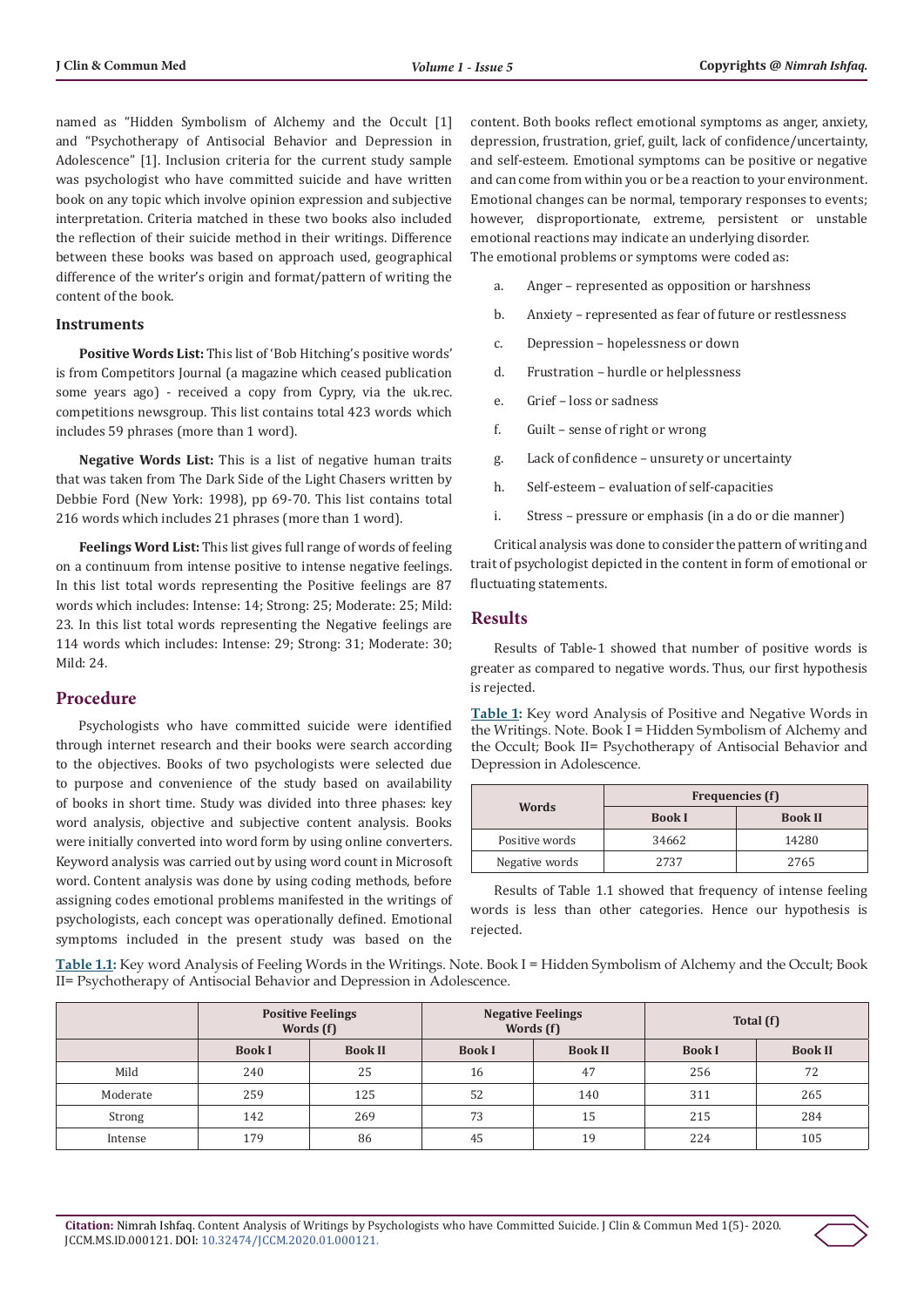Results of Table 2 showed that there is presence of emotional problems in writing of psychologist who have committed suicide.

**Table 2:** Frequency of Emotional Problems Observed in the Writings. Note. Book I = Hidden Symbolism of Alchemy and the Occult; Book II= Psychotherapy of Antisocial Behavior and Depression in Adolescence.

| <b>Emotional Problems</b> | Coded Frequency (f) |                |  |  |
|---------------------------|---------------------|----------------|--|--|
|                           | <b>Book I</b>       | <b>Book II</b> |  |  |
| Anger                     | 30                  | 44             |  |  |
| Anxiety                   | 60                  | 16             |  |  |
| Depression                | 1                   | 28             |  |  |
| Frustration               | 70                  | 72             |  |  |
| Grief                     | 9                   | 16             |  |  |
| Guilt                     | 3                   | 3              |  |  |
| Lack of confidence        | 1                   | 8              |  |  |
| High Self esteem          | 141                 | 40             |  |  |
| <b>Stress</b>             | 42                  | 45             |  |  |
| Total                     | 357                 | 272            |  |  |
| Neutral                   | 653                 | 135            |  |  |

Results of Table 3 showed disruptive pattern of writing. Thus, our second hypothesis is accepted.

Table 3: Patterns observed in the Writings. Note. Book I = Hidden Symbolism of Alchemy and the Occult; Book II= Psychotherapy of Antisocial Behavior and Depression in Adolescence.

| <b>Patterns Emerged</b>                    |                                           |  |  |  |
|--------------------------------------------|-------------------------------------------|--|--|--|
| <b>Book I</b>                              | <b>Book II</b>                            |  |  |  |
| Emphasis on self-knowledge and<br>morality | Importance of family                      |  |  |  |
| Integration of various subjects            | Unsystematic approach                     |  |  |  |
| Concern about the betterment of<br>society | Criticism on society                      |  |  |  |
| Use of vague language                      | Relevancy with the suicide method<br>used |  |  |  |
| Over exaggeration                          | Judgmental and one-sidedness              |  |  |  |
| High self-ranking                          | <b>Biasness</b>                           |  |  |  |
| Contradiction and conflict                 | Hopelessness                              |  |  |  |
| Extremism                                  | Contradiction                             |  |  |  |
| Relevancy with the suicide method<br>used  | Frustration and mistrust                  |  |  |  |
| Transformation                             | Ironic tone used                          |  |  |  |

## **Conclusion**

This qualitative research was planned to identify the emotional problems of psychologists who committed suicide. Key word analysis showed that there was less use of negative words as compared to positive words and mild/moderate feeling words were used more as compared to intense feeling words. Results showed that emotional problems like anger, anxiety, depression, frustration, grief, self-esteem, and stress were found in the content of those psychologists. Common patterns emerged in both writings were extremism, distrust on peer's opinion, contradiction and conflicts. Content analysis also indicated material linked to their way of committing suicide. Implication of the study was to highlight the need to address and develop some plans to stabilize mental health of psychologists.

# **Limitations and Suggestions**

a) Sample size is small for generalization. Mora data is needed to confirm the findings.

b) To see the impact of subject specifically, a comparative study should be done.

c) One book is a translated version so, it was one of the major limitations.

d) Availability and cost of material was the main constraint along with time.

## **References**

- 1. Silberer H (1971) Hidden symbolism of alchemy and the occult arts (E Jelliffe, Trans.). Dover Publications, New York, USA.
- 2. Gardner RA (1999) Psychotherapy of antisocial behavior and depression in adolescence. Jason Aronson, New Jersey, USA.
- 3. Whitfield W, Southern D (1996) The prevention of suicide: Some practical steps. Journal of the Royal Society of Health 116 (5): 295-298.
- 4. [Kleespies PM, Van Orden KA, Bongar B, Bridgeman D, Bufka LF, \(2011\)](https://www.ncbi.nlm.nih.gov/pubmed/21731175) [Psychologist suicide: Incidence, impact, and suggestions for prevention,](https://www.ncbi.nlm.nih.gov/pubmed/21731175) [intervention, and postvention. Professional Psychology: Research and](https://www.ncbi.nlm.nih.gov/pubmed/21731175) [Practice 42\(3\): 244-251.](https://www.ncbi.nlm.nih.gov/pubmed/21731175)